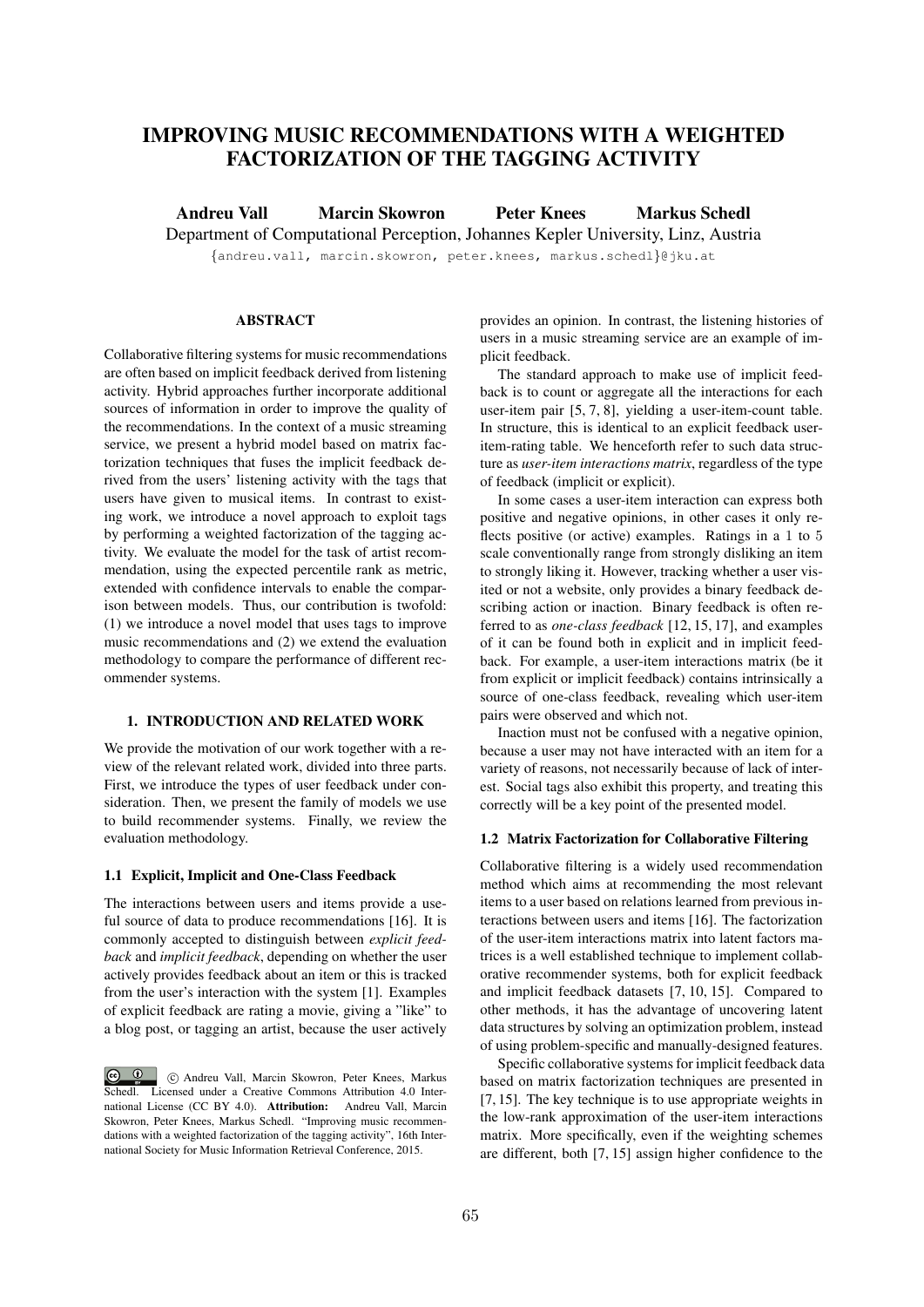observed user-item pairs and lower (but still positive) confidence to the unobserved user-item pairs. This is important to handle the uncertainty derived from the one-class property described before. We will insist on this point later, because our improved treatment of the tagging activity will rest on the same principle.

# 1.3 Hybrid Recommender Systems

In collaborative filtering implementations based on matrix factorization techniques, hybrid models can be based on the simultaneous factorization of the user-item interactions matrix, together with other data for users and items [5, 13]. The motivation for that is that latent factors summarizing user and item properties should be reinforced, or better described, if other data sources related to the same users and items are involved in the optimization problem.

The tags that users assign to musical items –or other forms of textual data, like user profiles or genre annotations for the items– are an obvious example of potentially useful additional information. In this line, the research presented in [5] is a valid starting point, dealing with implicit feedback data and hybridized with user and item profiles, built on the basis of tf-idf weights calculated for each user, each item and each considered word in a dictionary.

Tagging information is an explicit source of feedback (because users actively provide it) that exhibits, at the same time, the one-class property described before; the tags assigned to musical items are only positive examples (even if the meaning of a tag is semantically negative). A particular tag may not have been applied to a musical item, but this does not imply that the tag is not suited to describe that musical item. This property of social tags is also referred to as *weak labeling* [18]. It is reasonable to assume though, that the more often a tag has been applied to a musical item, the more it should be trusted. Similarly, if a user applies a tag very often, it may be assumed that the tag is to some extent relevant for her to describe musical items. To address the uncertainty that arises from this wide range of possibilities, we propose to exploit the tagging activity with a weighted matrix factorization scheme similar to the one applied for collaborative filtering in implicit feedback datasets. Observed tags can be given higher confidence. Unobserved tags can be given lower confidence, but still positive, so that they are not ignored in the recommendation system.

#### 1.4 Evaluation of Recommender Systems

The Netflix Prize [3] has motivated an important progress in the domain of collaborative filtering, but probably due to the specific approach considered in the challenge, research has centered on attaining maximum levels of accuracy in the prediction of ratings. However, improvements in predictive accuracy do not always translate to improved user satisfaction [14].

To make the evaluation task more similar to a real use case (although still in an off-line experiment), [9] evaluates different recommender systems on the basis of issued ranked lists of recommendations. A recommender able to rank first the relevant items should be considered better than a recommender that is not able to do so. An extension of this evaluation methodology to deal with implicit feedback datasets is proposed in [7] and applied in [8, 12]. It consists in a central tendency measure, called *expected percentile rank*, assessing how good is the recommender at identifying relevant items.

The expected percentile rank is a valid metric to measure the average behavior of a single recommender system, but in order to compare the performance of different recommender systems, considering only mean values can be inaccurate. We propose to use bootstrapping techniques to examine the distribution of the expected percentile rank and test for significant differences between models.

# 2. METHODOLOGY

This work is framed in the context of music streaming services in which users interact with musical items, mainly listening to music, but also through the free input of text describing them. We focus on the task of artist recommendations. The listening data is aggregated at the artist level, obtaining a user-artist-count matrix of implicit feedback. The tagging activity yields a user-artist-tag matrix of one-class feedback, processed to obtain: a user-tag-count matrix, describing how many times a user applied a tag, and an artist-tag-count matrix, describing how many times a tag was applied to an artist. The proposed model is actually flexible regarding the tagging activity data. In our experiments, we successfully use a collection of top used tags (not a complete list of all the used tags) together with weights describing the tag relevance (instead of actual counts).

### 2.1 Recommender System Models

We compare three recommender systems. The first is a standard collaborative filtering model for implicit feedback data. The second is a hybrid model incorporating textual data, that we modify for the specific task of using tags. Finally, we introduce a novel model, able to improve the quality of the recommendations through a weighted factorization of the tagging activity.

#### *2.1.1 Implicit Feedback Matrix Factorization (MF)*

We use the approach described in [7] to perform collaborative filtering on implicit feedback data. It consists in a weighted low-rank approximation of the user-artist-count matrix, adjusting the confidence of each user-artist pair as a function of the count. Given a system with *N* users and *M* artists, the counts for each user-artist pair are tabulated in a matrix  $R \in \mathbb{N}^{N \times M}$ , where users are stored row-wise and artists column-wise. A binary matrix  $\widetilde{R}$  is defined, such that for each user *u* and each artist *a*

$$
\widetilde{R}_{ua} = \begin{cases}\n1 & \text{if } R_{ua} > 0 \\
0 & \text{if } R_{ua} = 0\n\end{cases},\n\tag{1}
$$

and the following weight function is defined as

$$
w(\eta, x) = 1 + \eta \log(1 + x). \tag{2}
$$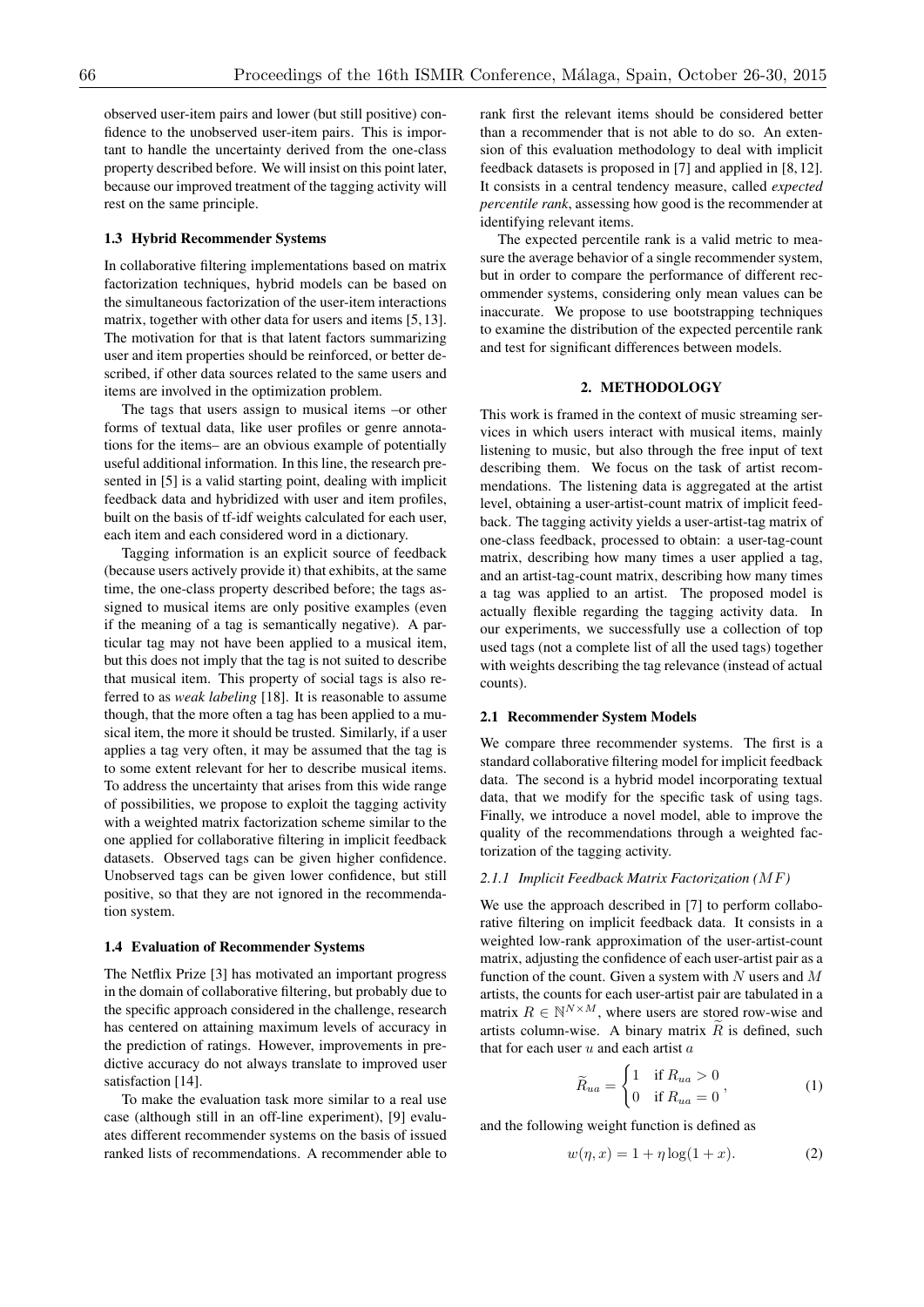Other weight functions can be defined and may better suit each specific problem and distribution of the data. We choose a logarithmic relation (instead of the also common linear relation used in [5, 7, 8]) to counteract the long-tail distribution of the data, where a majority of users have a small percentage of the total observed interactions. However, the detailed optimization of this function is not within the scope of this work.

Finally, the matrix factorization consists in finding two *D*-rank matrices  $P \in \mathbb{R}^{N \times D}$  and  $Q \in \mathbb{R}^{M \times D}$  (rows are latent features for users and artists respectively) minimizing the following cost function:

$$
J_{MF}(P,Q) = \sum_{ua \in R} w(\alpha, R_{ua}) \left(\widetilde{R}_{ua} - P_u Q_a^T\right)^2 + \lambda \left( ||P||_F^2 + ||Q||_F^2 \right).
$$
 (3)

Matrix  $\widetilde{R}$  is reconstructed using *P* and *Q*.  $\widetilde{R}_{ua}$  is the entry of  $\tilde{R}$  corresponding to user *u* and artist *a*.  $P_u$  is the row of *P* corresponding to user *u*, and *Q<sup>a</sup>* is the row of *Q* corresponding to artist *a*. The squared reconstruction error is weighted using a function of the actual counts in *Rua* according to equation (2) and it is summed over all the user-artist pairs. <sup>1</sup> The parameter  $\alpha$  contributes to the weight function and is determined by grid search. A regularization term involving the Frobenius norm of *P* and *Q* is added to prevent the model from over-fitting. The regularization parameter  $\lambda$  is also determined by grid search.

# *2.1.2 Implicit Feedback Matrix Factorization with Tagging Activity (TMF)*

Equation (3) is extended in [5] to incorporate textual information. We present a modification of this model to specifically deal with tags. Given a system where *T* tags have been used, the counts for each user-tag pair are stored in a matrix  $T^{U} \in \mathbb{N}^{N \times T}$ , where rows correspond to users and columns correspond to tags. The counts for each artist-tag pair are stored in a matrix  $T^A \in \mathbb{N}^{M \times T}$ , where rows correspond to artists and columns correspond to tags. The modified model factorizes together  $\widetilde{R}$ ,  $T^U$  and  $T^A$  into three *D*-rank matrices  $P \in \mathbb{R}^{N \times D}$ ,  $Q \in \mathbb{R}^{M \times D}$ ,  $X \in \mathbb{R}^{T \times D}$ (rows are latent features for users, artists and tags respectively) minimizing the following cost function:

$$
J_{TMF}(P,Q,X) = \sum_{ua \in R} w(\alpha, R_{ua}) \left(\widetilde{R}_{ua} - P_u Q_a^T\right)^2 + \mu_1 \sum_{ut \in T^U} \left(T_{ut}^U - P_u X_t^T\right)^2 + \mu_2 \sum_{at \in T^A} \left(T_{at}^A - Q_a X_t^T\right)^2 + \lambda \left(\|P\|_F^2 + \|Q\|_F^2 + \|X\|_F^2\right).
$$
 (4)

The first term is identical as in (3). The second and third terms account for the contribution of tags.  $X_t$  is the row of *X* corresponding to tag *t*. Matrices  $T^U$  and  $T^A$  are reconstructed using *P, Q* and *X*, and the squared reconstruction errors are summed over all user-tag pairs and artist-tag pairs. The parameters  $\mu_1, \mu_2$  account for the contribution of each term to the cost function, and are determined by grid search. The regularization term is analogous as in (3).

This formulation modifies the one described in [5], in that it factorizes  $T^U$  and  $T^A$  using a single shared tags' factor matrix *X*, instead of two dedicated factor matrices. The tagging activity consists of user-artist-tag observations. Even if we use separated user-tag-count and artisttag-count matrices as inputs for the model, the tags must be factorized in the same space of latent features.

This model factorizes the user-tag and artist-tag raw counts. If, for example, an artist-tag pair has never been observed, the model will try to fit a value of 0 counts for it. This seems an unsuited model, because we know that a tag that has not been applied may still be relevant.

# *2.1.3 Implicit Feedback Matrix Factorization with Weighted Tagging Activity (WTMF)*

We introduce a novel approach to improve the hybridization with tagging activity, by using a weighted factorization scheme similar to the one used for implicit feedback data. The observed user-tag and artist-tag pairs are given high confidence and therefore have a higher contribution to the cost function. The unobserved user-tag and artisttag pairs are given low confidence. They become less relevant in the cost function, and at the same time the model has more freedom to fit them. As the results in Section 3.3 demonstrate, this is a better approach to model the weak labeling property of social tags.

We define binary matrices  $\widetilde{T}^U$  and  $\widetilde{T}^A$ , such that for each user *u*, each artist *a* and each tag *t*

$$
\widetilde{T}_{ut}^{U} = \begin{cases}\n1 & \text{if } T_{ut}^{U} > 0 \\
0 & \text{if } T_{ut}^{U} = 0\n\end{cases}
$$
\n
$$
\widetilde{T}_{at}^{A} = \begin{cases}\n1 & \text{if } T_{at}^{A} > 0 \\
0 & \text{if } T_{at}^{A} = 0\n\end{cases}
$$
\n(5)

We factorize together  $\tilde{R}$ ,  $\tilde{T}^U$  and  $\tilde{T}^A$  into three *D*-rank matrices  $P \in \mathbb{R}^{N \times D}$ ,  $Q \in \mathbb{R}^{M \times D}$  and  $X \in \mathbb{R}^{T \times D}$  (rows are latent features for users, artists and tags respectively) minimizing the following cost function:

$$
J_{WTMF}(P, Q, X) = \sum_{ua \in R} w(\alpha, R_{ua}) \left(\tilde{R}_{ua} - P_u Q_a^T\right)^2
$$

$$
+ \mu_1 \sum_{ut \in T^U} w(\beta, T_{ut}^U) \left(\tilde{T}_{ut}^U - P_u X_t^T\right)^2
$$

$$
+ \mu_2 \sum_{at \in T^A} w(\gamma, T_{at}^A) \left(\tilde{T}_{at}^A - Q_a X_t^T\right)^2
$$

$$
+ \lambda \left(\|P\|_F^2 + \|Q\|_F^2 + \|X\|_F^2\right). \tag{6}
$$

The equation is similar to (4), but now all the terms involve a weighted factorization. Note that the second and

<sup>&</sup>lt;sup>1</sup> As described in [7], this includes the zero entries of  $R$  as well.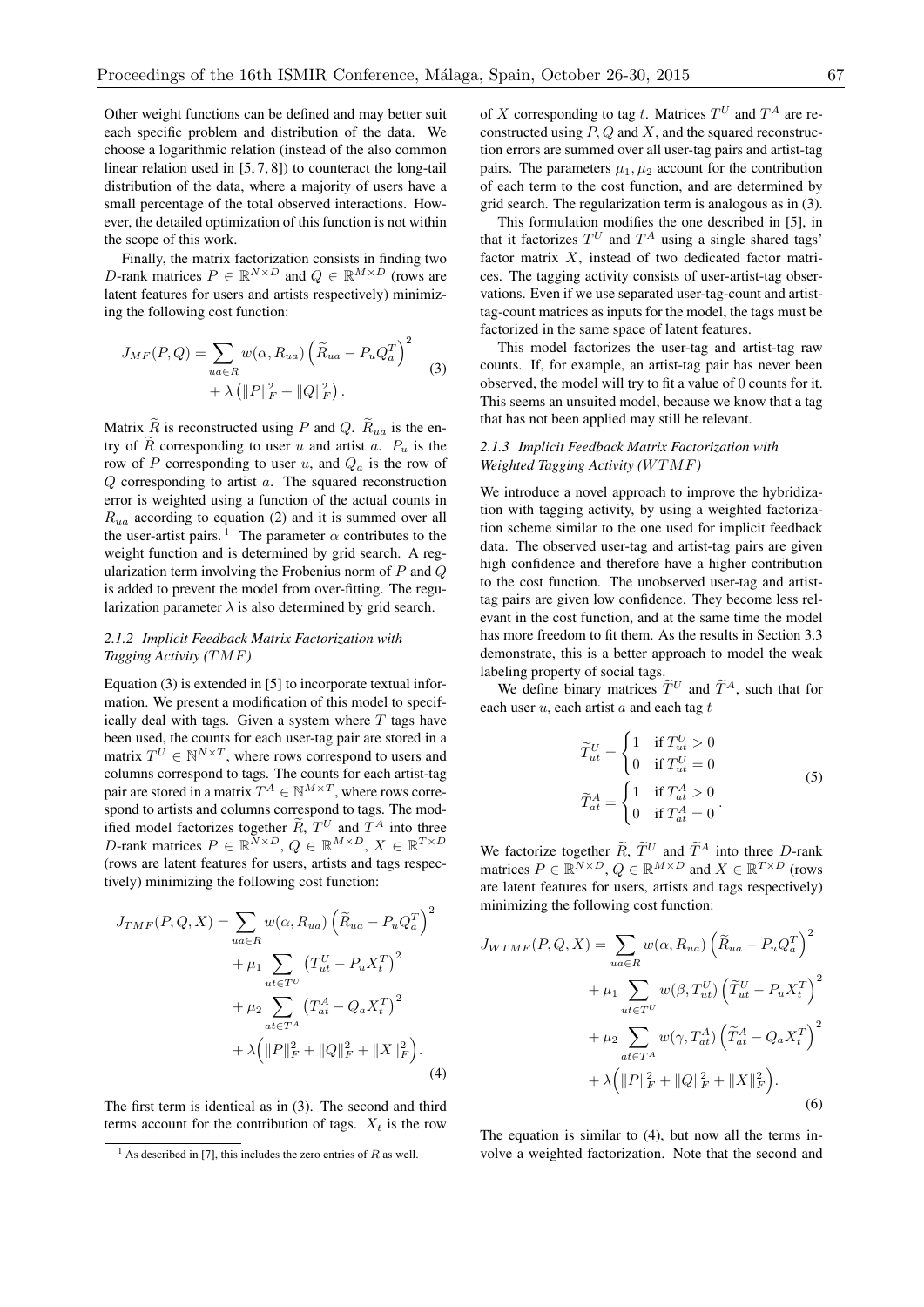third terms have specific weight coefficients  $\beta$  and  $\gamma$ , determined by grid search.

### 2.2 Parameter Estimation

Alternating Least Squares (ALS) is usually the preferred method to minimize the objective functions of models based on matrix factorization [2, 5–8, 15, 19]. ALS is an iterative method, where subsequently all but one of the factor matrices are kept fixed. This results in quadratic functions that approximate the original one. At each step, the cost value is expected to move closer to a local minimum and the process is repeated until convergence. Since the approximated functions are quadratic, the exact solution for the factors can be computed in closed form.

For each of the presented models, we provide the exact solution for the factors of each user *u* stored in  $P_u$ , each artist *a* stored in  $Q_a$  and each tag *t* stored in  $X_t$ . We introduce some additional notation.  $R_{r_u}, R_{c_a}, T_{r_a}^U, T_{c_t}^U, T_{r_a}^A$ ,  $T_{c_t}^A$  refer to the  $u^{th}$ ,  $a^{th}$ ,  $t^{th}$  row or column (*r*, *c*) of the corresponding matrix  $(R, T^U, T^A)$ . <sup>2</sup> We also need to define the following matrices:

- $W_R^{r_u} \in \mathbb{R}^{M \times M}$  is a diagonal matrix with the weights computed for the  $u^{th}$  row of  $R$  in the diagonal
- $W_R^{c_a} \in \mathbb{R}^{N \times N}$  is a diagonal matrix with the weights computed for the  $a^{th}$  column of *R* in the diagonal
- $W_{T^U}^{r_u} \in \mathbb{R}^{T \times T}$  is a diagonal matrix with the weights computed for the  $u^{th}$  row of  $T^U$  in the diagonal
- $W_{T^U}^{c_t} \in \mathbb{R}^{N \times N}$  is a diagonal matrix with the weights computed for the  $t^{th}$  column of  $T^U$  in the diagonal
- $W_{T_A}^{r_a} \in \mathbb{R}^{T \times T}$  is a diagonal matrix with the weights computed for the  $a^{th}$  row of  $T^A$  in the diagonal
- $W_{T_A}^{c_t} \in \mathbb{R}^{M \times M}$  is a diagonal matrix with the weights computed for the  $t^{th}$  column of  $T^A$  in the diagonal

# *2.2.1 Solution for JMF*

For each user *u* and artist *a*, the latent factors are given by

$$
\begin{cases}\nP_u = (Q^T W_R^{r_u} Q + \lambda I)^{-1} (Q^T W_R^{r_u} R_{r_u}^T) \\
Q_a = (P^T W_R^{c_a} P + \lambda I)^{-1} (P^T W_R^{c_a} R_{c_a}^T)\n\end{cases} (7)
$$

#### 2.2.2 Solution for  $J_{TMF}$

For each user *u*, artist *a* and tag *t*, the latent factors are given by

$$
\begin{cases}\nP_u = (Q^T W_R^{r_u} Q + \mu_1 X^T X + \lambda I)^{-1} \\
(Q^T W_R^{r_u} R_{r_u}^T + \mu_1 X^T T_{r_a}^{UT}) \\
Q_a = (P^T W_R^{c_a} P + \mu_2 X^T X + \lambda I)^{-1} \\
(P^T W_R^{c_a} R_{c_a}^T + \mu_2 X^T T_{r_a}^{AT}) \\
X_t = (\mu_1 P^T P + \mu_2 Q^T Q + \lambda)^{-1} \\
(\mu_1 P^T T_{c_t}^{UT} + \mu_2 Q^T T_{c_t}^{AT})\n\end{cases} (8)
$$

 $\frac{2 T U}{T}$  and  $T^A$  may be further transposed, reading  $T^{UT}$  and  $T^{AT}$ .

# *2.2.3 Solution for JWTMF*

For each user *u*, artist *a* and tag *t*, the latent factors are given by

$$
\begin{cases}\nP_u = \left(Q^T W_R^{r_u} Q + \mu_1 X^T W_{T^U}^{r_u} X + \lambda I\right)^{-1} \\
\left(Q^T W_R^{r_u} R_{r_u}^T + \mu_1 X^T W_{T^U}^{r_u} T_{r_a}^{UT}\right) \\
Q_a = \left(P^T W_{R}^{c_a} P + \mu_2 X^T W_{T^A}^{r_a} X + \lambda I\right)^{-1} \\
\left(P^T W_{R}^{c_a} R_{c_a}^T + \mu_2 X^T W_{T^A}^{r_a} T_{r_a}^{AT}\right) \\
X_t = \left(\mu_1 P^T W_{T^U}^{c_t} P + \mu_2 Q^T W_{T^A}^{c_t} Q + \lambda\right)^{-1} \\
\left(\mu_1 P^T W_{T^U}^{c_t} T_{c_t}^{UT} + \mu_2 Q^T W_{T^A}^{c_t} T_{c_t}^{AT}\right)\n\end{cases}
$$

## 2.3 Producing Recommendations

The technique employed to produce recommendations is the same for all the models. Once the factor matrices *P, Q* and *X* are learned, the user-artist preferences are predicted as  $Z = PQ^T$ . Note that the tags' factor matrix X is not directly involved in the prediction, although it contributed to a better estimation of *P* and *Q*. The new matrix *Z* is expected to be a reconstruction of  $R$  for the observed userartist pairs. For unobserved entries, *Z* is expected to reveal potential preferences on the basis of the learned user and artist factors. The closer a predicted user-artist preference is to 1, the more confidence we have that it corresponds to an interesting artist for the user. For each user *u*, a recommendation list is prepared showing the artists with higher predicted preference values in *Zu*.

### 3. EXPERIMENTAL STUDY

# 3.1 Dataset

We compare the different models on a dataset of Last.fm listening histories, top tags used by users and top tags applied to artists, collected through the Last.fm API. <sup>3</sup> The combination of the standard Taste Profile Subset<sup>4</sup> with the Last.fm tags dataset  $5$  would seem a preferable choice, but the absence of users' tagging activity makes it unsuited.

The dataset is built as a stable subset of a running crawl of Last.fm listening events. The original crawl includes only users with non-empty country information, non-empty gender information and a value in the age field between 10 and 80 years, although such filtering is actually not needed. There is no constraint on the minimum or maximum number of artists a user has listened to. However, we only include users such that at least 95% of their listened artists have a valid MusicBrainz<sup>6</sup> identifier, which is required to accurately crawl the artists' tagging activity. This does not bias the dataset towards popular artists, because the MusicBrainz is an open and collaborative platform, including a wide variety of artists. The users' tagging activity is fetched with the Last.fm user names.

<sup>&</sup>lt;sup>3</sup> http://www.last.fm/api

<sup>4</sup> http://labrosa.ee.columbia.edu/millionsong/tasteprofile

<sup>5</sup> http://labrosa.ee.columbia.edu/millionsong/lastfm

<sup>6</sup> https://musicbrainz.org/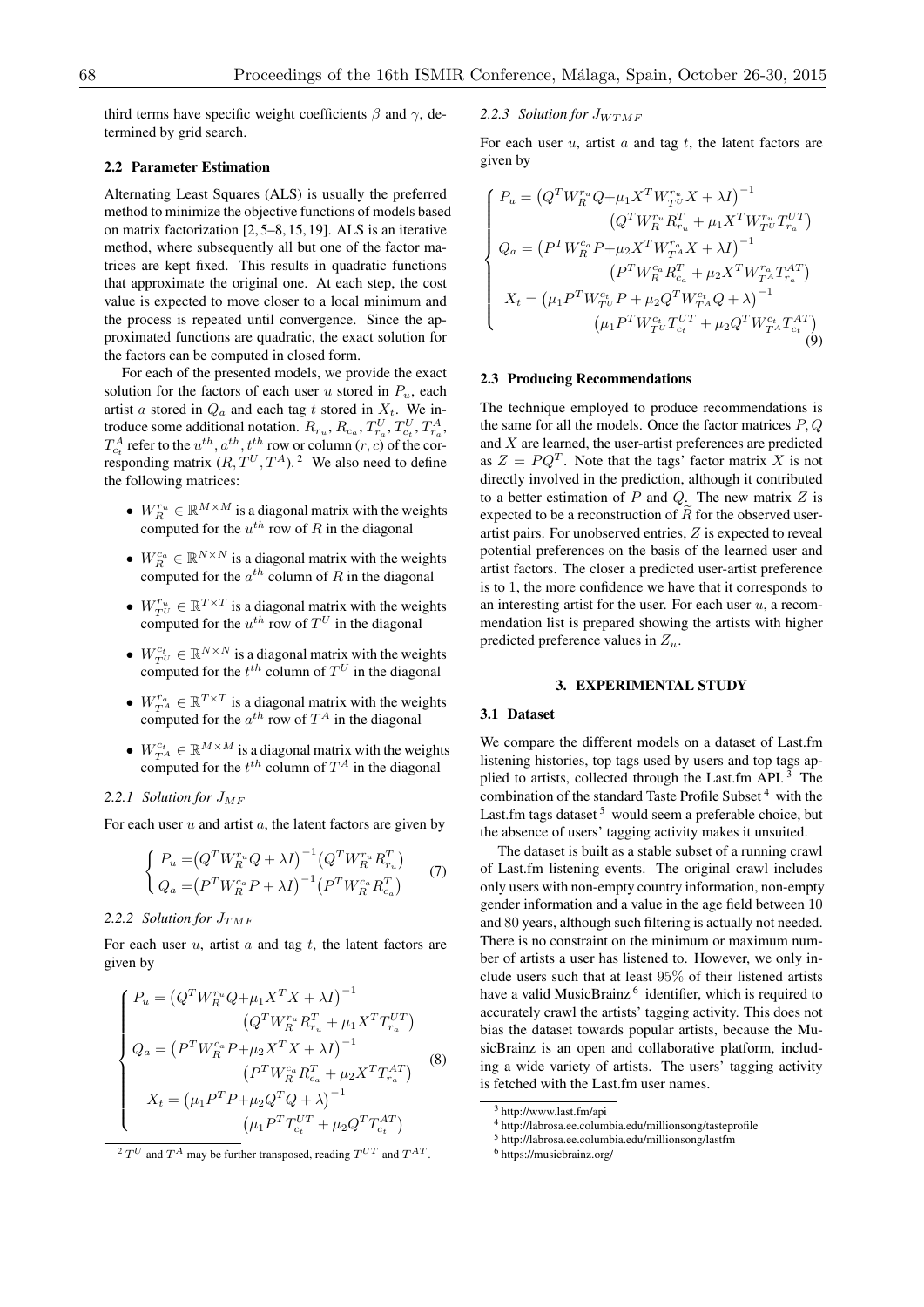| # listened artists | $#$ users |
|--------------------|-----------|
| $1 - 10$           | 64        |
| $11 - 20$          | 84        |
| $21 - 30$          | 122       |
| $31 - 40$          | 77        |
| $41 - 50$          | 96        |
| $50 - 100$         | 466       |
| $101 - 2,332$      | 1,993     |
| total              | 2,902     |

Table 1: Distribution of users per number of listened artists.

The dataset includes 21*,* 852*,* 559 listening events, relating to 2*,* 902 users and 71*,* 223 artists, yielding 687*,* 833 non-zero user-artist-count entries. This corresponds to a matrix density of roughly 0*.*3%. Table 1 shows the distribution of users as a function of the number of artists they listened to.

The top tags for each user (if any) are provided together with a count variable describing how many times the user applied it. The top tags applied to an artist (if any) are provided together with a percentage relative to the most frequently applied tag [11]. Because the API functions only return the top tags, we only observe a partial set of the tagging activity. In addition, although the user is presented with previously used tags, she can always input free text. To overcome these limitations, we perform regularization and simplification operations to the tag strings, namely: replacements of genre abbreviations with their extended version, spelling corrections, removal of non-alphanumeric characters and mapping of different spelling variants to a unique tag string, resulting in a unified set of tokens. After this process is applied to the fetched tags, we are left with 630 unique tags for 600 users and 12*,* 902 unique tags for 67*,* 332 artists, among which 494 unique tags are identified as identical between the user and the artist list. Note that tags were found for most of the artists, but only for 20% of the users. Probably, only a small subset of active users use the tagging functionality.

The whole matrix of user-artist counts is used, although not all users or artists have related tagging activity. Tags are a complement whenever they are available.

# 3.2 Evaluation Methodology

The most reliable evaluation method for a recommender system is an actual large-scale on-line experiment, where real users interact with the system [16]. This requires a complex infrastructure which, unfortunately, is not within the scope of this work. Since we only have access to historical data, we can not measure how new recommendations would be perceived by the users. Furthermore, in contrast to explicit feedback applications, accuracy metrics for predicted ratings are not meaningful for implicit feedback. Therefore, we adopt the evaluation approach proposed in [9] and adapted in [7] to deal with implicit feedback datasets in a recall-oriented setting and we additionally propose an extension to it.

The observed user-artist pairs are split into training and test sets to perform 5-fold cross validation, letting each user have approximately 80% of the listened artists in the training set and 20% in the test set. For each user-artist pair *u, a* assigned to the test set, a random list of artists (not including *a*) is drawn. The list is then ranked according to the preferences of user *u*, learned from the training set as explained in Section 2. Finally, *a* is inserted in the sorted list, and its percentile rank within the list is stored as *rankua*. <sup>7</sup> If *a* is ranked among the top positions of the list, then its percentile rank is close to 0%. If it is ranked in last positions, then its percentile rank is close to 100%.

After this process is done over all the splits, *rankua* is known for all the observed user-artist pairs in the dataset. Then, following [5, 7, 8], the *expected percentile rank* is defined as the weighted average of *rankua* with weights given by the user-artist counts:

$$
\overline{rank} = \frac{\sum_{ua \in R} R_{ua} rank_{ua}}{\sum_{ua \in R} R_{ua}}.
$$
 (10)

Correctly ranking a highly relevant artist is more important than correctly ranking a less relevant artist. Likewise, failing to recommend a highly relevant artist is worse than failing to recommend a less relevant one. Values of *rank* close to 0% indicate that the recommender is able to correctly rank the relevant artists. Producing ranked lists uniformly at random results in an expected percentile rank of 50%. Ranking all the relevant items in the last position of the list results in an expected percentile rank of 100%.

We extend the evaluation methodology by building confidence intervals of  $\overline{rank}$ . This allow us to test for significant differences in the performance of models. We use basic bootstrap confidence intervals, based on the bootstrap distribution of the expected percentile rank (see [4]). For all the observed user-artist pairs in the dataset, random samples with replacement and with the same size as the dataset are drawn. For each sample of user-artist pairs, the expected percentile rank is computed. We repeat this step 1*,* 000 times to obtain the bootstrap distribution of *rank*. We then build 95% confidence intervals of *rank* using the basic bootstrap scheme described in [4].

### 3.3 Model Comparison

The models are evaluated and compared for a varying number of latent factors *D*, and for a varying number of training iterations. On the one hand, we fix the number of iterations to 10 and evaluate the models with 5*,* 10*,* 20*,* 50*,* 100 latent factors. On the other hand, we fix the number of factors to 10 and evaluate the models for 5*,* 10*,* 20*,* 50*,* 100 training iterations. We choose 10 factors and 10 training

 $<sup>7</sup>$  Lists of any length may be prepared, and the percentile rank provides</sup> a unified scale. We use lists of 100 artists in our experiments. According to our experience, longer lists do not yield significant differences.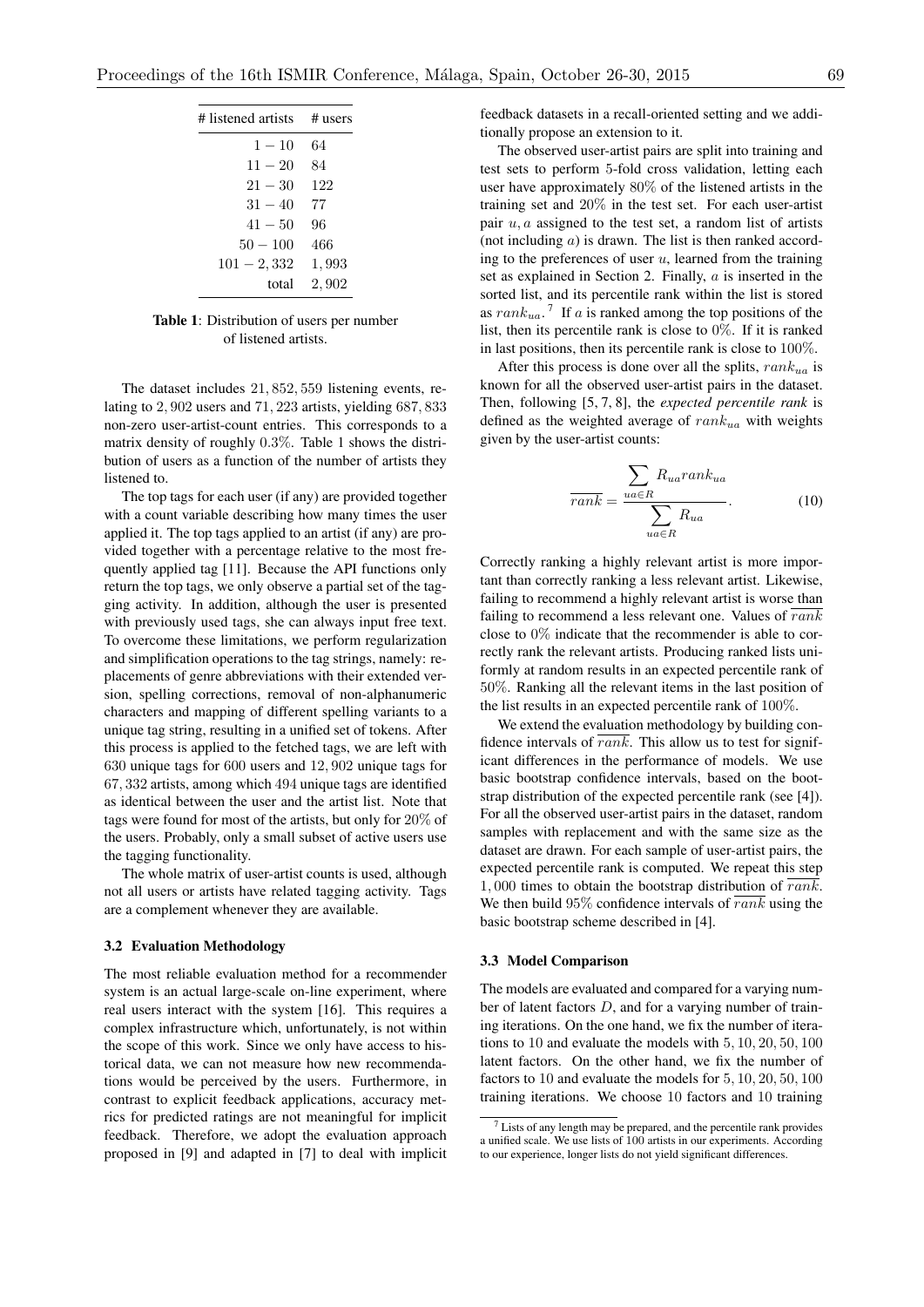

Figure 1: Model comparison for different number of latent factors. The dots correspond to *rank* and the error bars display 95% basic bootstrap confidence intervals. The different models are dodged to avoid overlapping. The top and center lines correspond to the baseline models. The lowest corresponds to the presented model.

iterations as a basic setting, because they balance well performance and computational requirements.

For each model and each combination of factors and iterations, we tune the parameters  $\alpha$ ,  $\beta$ ,  $\gamma$ ,  $\mu_1$ ,  $\mu_2$  and  $\lambda$  by grid search. We choose the set of values that provides lowest expected percentile rank, computed by 5-fold cross validation as described in Section 3.2. Figures 1 and 2 show the results for different number of factors and iterations respectively.

Note that all models, including the plain matrix factorization model, provide very good results, with values of expected percentile rank under 4%. This implies that, on average, the models are able to rank relevant artists among the top 4 positions of a list of 100 random artists.

The performance of TMF and WTMF improves significantly when more latent factors are used (see Figure 1). The presented model outperforms the baselines, although for 100 factors the difference between TMF and WTMF is small. We examine this case. We compute a 95% basic bootstrap confidence interval for the difference of *rank* and it does not include 0. We conclude that the difference in performance is still significant. For lower number of factors the differences between the presented model and the baselines are remarkable. Good performance at inexpensive computational requirements is a crucial property, especially for large-scale implementations.

Increasing the number of training iterations results in smaller improvements (see Figure 2). Our model clearly outperforms the baselines in this set of experiments too, with a difference of nearly  $1\%$  in expected percentile rank. With the basic setting of 10 factors, TMF can not fully exploit the tagging activity and performs comparably to MF. For experiments with 20 or more training iterations they perform exactly as well, because the grid search process finds that discarding the tagging activity yields best results.



Figure 2: Model comparison for different number of training iterations. The dots correspond to *rank* and the error bars display 95% basic bootstrap confidence intervals. The different models are dodged to avoid overlapping. The top lines correspond to the baseline models. The lowest corresponds to the presented model.

TMF performs slightly better than MF with 5 training iterations. The performance of TMF does not improve monotonically with more training iterations, although the model is not over-fitting. This is because after 5 iterations the cost function of TMF reaches a flat region close to a local minimum, resulting in small performance variations.

# 4. CONCLUSIONS AND FURTHER RESEARCH

In this paper we presented a novel model to incorporate tagging activity into implicit feedback recommender systems. Our approach proves to work better than previous hybrid models, based on experiments conducted with real data from Last.fm, a well-known music streaming service. We extended the common evaluation methodology computing basic bootstrap confidence intervals for the expected percentile rank. This allows us to test for significant differences in the performance of models.

As future work, we will evaluate the robustness of the presented model for different recommendation tasks. We are particularly interested in the task of song recommendations, but we will also experiment in fields other than music, like movies or websites. Another interesting question is the effect of the size and connectedness of the tagging data on the final quality of the recommendations. We will investigate how rich and linked together needs to be the tagging activity in order to enhance the recommendations. This could provide indications of when can the model be successfully utilized, or which kind of processing of the tag strings is required to make the tagging activity helpful.

### 5. ACKNOWLEDGMENTS

This research is supported by the Austrian Science Fund (FWF) under project no. P25655 and the EU FP7 through projects 601166 (PHENICX) and 610591 (GiantSteps).